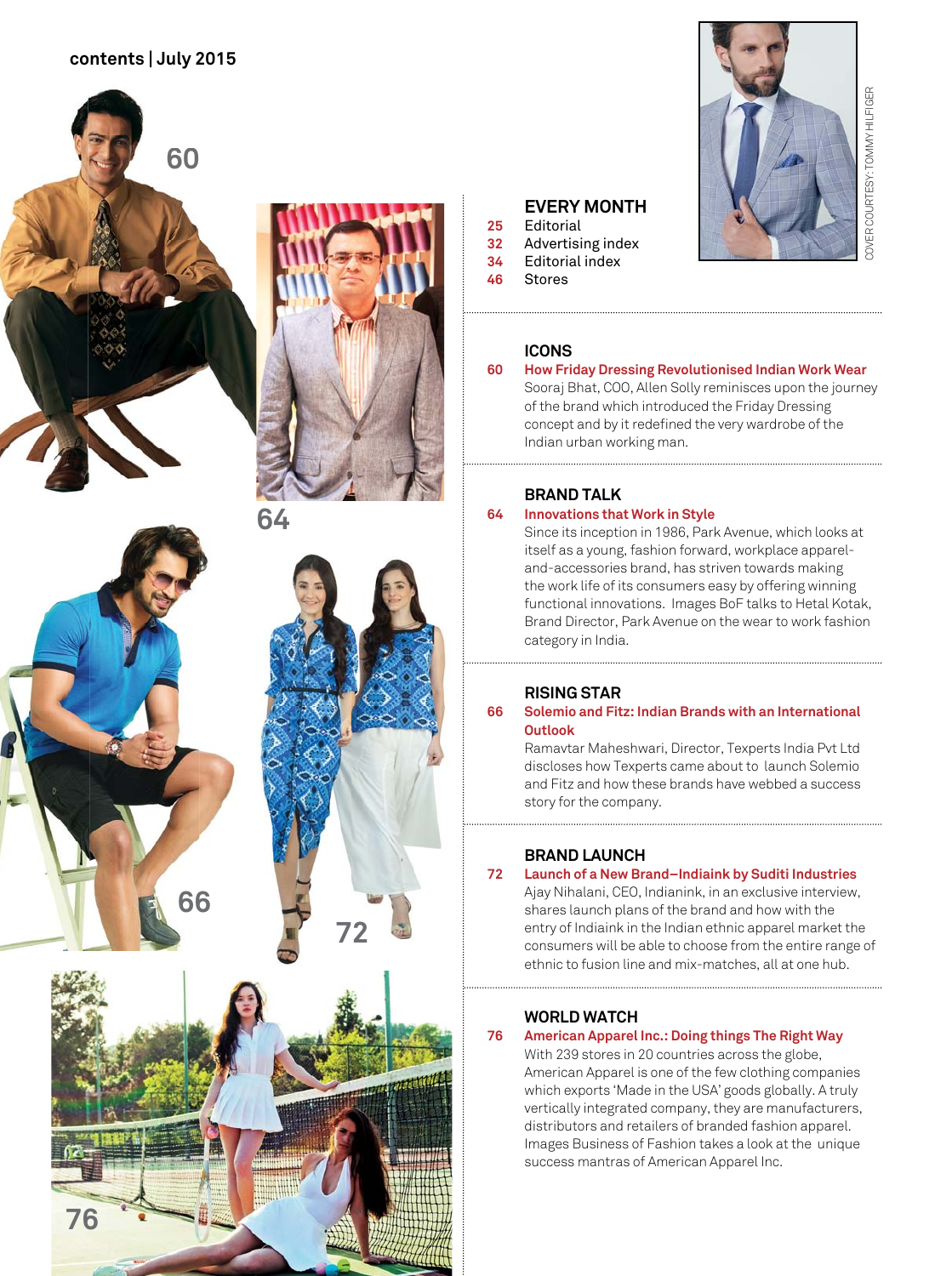

## COVER STORY

## **THE WORKWEAR MARKET IN INDIA**

While rapid industrial and service sector growth is increasing the size of the Indian work force, the growing awareness amongst corporates on the benefits of well-planned and organised work wear is driving its growing acceptance. Amit Gugnani (Sr. Vice President, Fashion) and Anant Jangwal (Consultant, Fashion-Textile & Apparel), Technopak present an overview of work wear in India, its key trends and drivers, and operating formats of organisations that are doing business in the work wear space.







## **ONLINE**

## **82 Creating the E-commerce Ethos for Madura F&L (ABFRL)**

 Trendin is not any run-of-the-mill fashion e-commerce portal but a platform which is the custodian of an incredible fashion heritage. Forged from the belief in offering endless style options for the customers, with added on consumer customization options, we are looking at a potential winner. Shivanandan Pare, Head-Trendin explains what gives Trendin an edge over other existing fashion e-commerce portals.

## **DICKIES** PICTURE COURTESY: DICKIES PICTURE COURTESY: MAJORS

**137**

## **E-COMMERCE**

## **88 Breaking the Price Paradigm to Win Over India's Digital Shoppers**

 Vlad Flamind, Associate Consultant, Kanvic Consulting discusses how it is possible for Indian retailers to compete online successfully, and how discounting is not the only way ahead.

## **HUMAN RESOURCE**

## **94 The Role of Brands and Employees making Fashion Assistants successful & Customers Happy**

 B S Nagesh, Founder, TRRAIN pens his thoughts on the role of the frontline fashion assistant and how empowering him/her can be the game changer for fashion retail businesses.

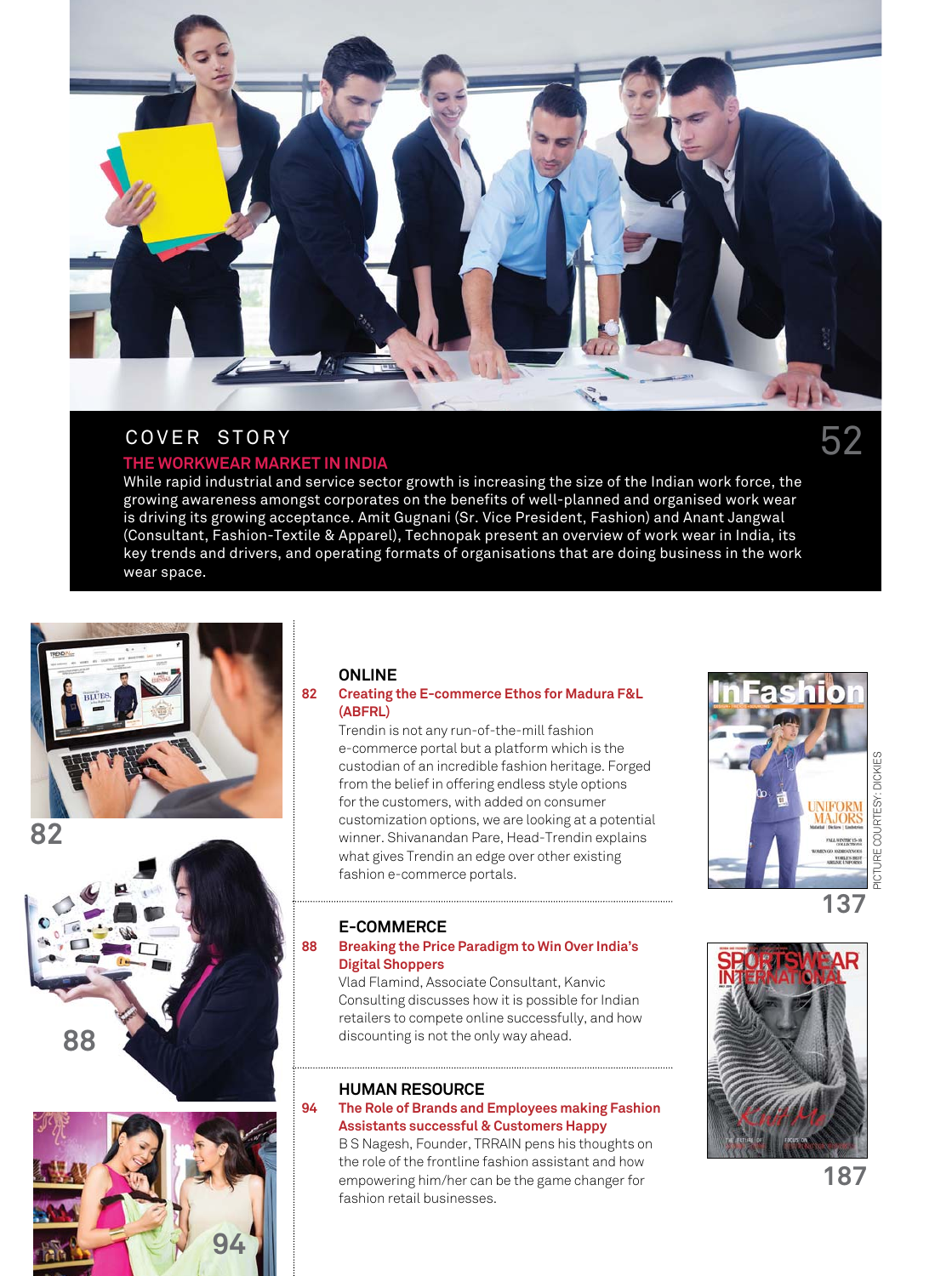## **InFashion**

WELCOME TO THE **INFASHION** SECTION OF IMAGES BUSINESS OF FASHION. WE BRING TO YOU THE LATEST VISTAS AND INSIGHTS IN FASHION CREATION ACROSS FASHION DESIGN, TRENDS AND INGREDIENTS





177









182

## **140 Fall-winter 2015-16 collections**  FALL WINTER COLLECTIONS

Being Human, Corneliani, Ed Hardy, Forever New, Lacoste, Leela Apparels, Mojave, Spark, SS Home, Tommy Hilfiger, Zola 

## UNIFORMS | TEXTILES **The Uniform Fabric Industry in India 162**

For the blue collared, the uniform which they wear defines them, and gives a sense of belonging. IMAGES BoF talks to the top players to understand the key ingredient in uniform–the fabric.

## 166 Defining New Boundaries with Uniform Business

M B Raghunath, President – Sales and Marketing, Mafatlal Industries Ltd shares his perspective on the company's growing strengths in the uniform business.

## UNIFORMS | BRANDS

168 Lindström Re-defining Workwear with Global **Service Standards** 

Lindström is looking at strong growth and leadership positioning in India. Anupam Chakrabarty, Managing Director, Lindström India shares key insights on the workwear segment and how his company views the business differently.

## **Dickies: An Iconic American Brand now sets itself 172 to Conquer the Workwear Business in India**

Karthikeya R Reddy, CEO & Director, ID Overseas Private limited, the exclusive Indian licensee of Williamson-Dickie Manufacturing company shares his perspective on the workwear market and how things have changed post their entry in the country.

## LOOKS **Flying Fashionably 177**

Smart, confident, and well dressed, the cabin crew staff of an airline not only represents the philosophy of the company but also set the glam-quotient. IMAGES Business of Fashion makes its pick of the most stylish uniforms in the air today, especially the ones that embody both look and grace.

## TRENDS **She Wears the Pants 182**

Bollywood heroines are carrying entire films on their shoulders - a very welcome change. And it's time that this sense of power was reflecting in their sartorial choices. We introduce you to the celebrities who are now carrying power dressing impeccably.